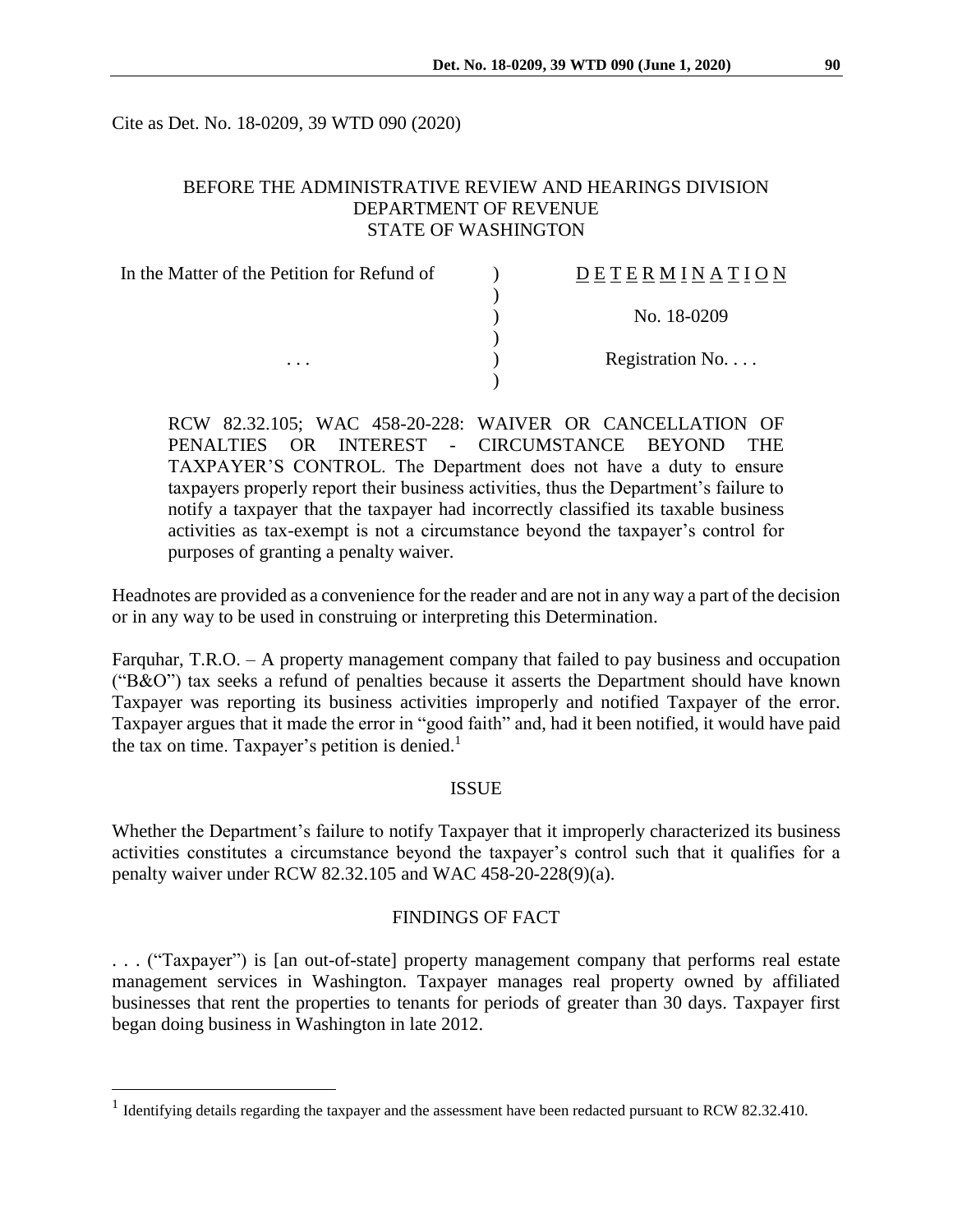On February 21, 2013, the Department sent a notice to Taxpayer after Taxpayer failed to file its 2012 tax return. Taxpayer responded with a letter, in which it described its business activities and the reason for the overdue filing as follows:

*[Taxpayer] is in the business of leasing real property, single-family homes, to tenants on annual contracts* and began business operations in the State of Washington in late 2012. As the receipts of [Taxpayer] are not subject to excise tax or B&O tax in the State, we were not aware that a \$0 tax due return needed to be filed. $<sup>2</sup>$ </sup>

(Emphasis added). Taxpayer then filed its 2012 return and reported no taxable receipts. On June 5, 2013, the Department changed Taxpayer's filing frequency to Active Non-Reporter status. Taxpayer did not pay any tax on its business activities in Washington for 2012 through 2016.

In late 2015, the Department's Compliance Division ("Compliance") began an investigation of Taxpayer's business activities and mailed Taxpayer an Active Non-Reporter Questionnaire. In Taxpayer's response, dated December 3, 2015, Taxpayer described its business activities as follows:

[Taxpayer] through its affiliated entities . . . *generates rental income on leases for 30 days or more on single family residential properties* these entities own. This lease income is exempt per Washington Administrative Code ("WAC") 458-20- 118(1): Amounts derived from the sale and rental of real estate are exempt from taxation under the business and occupation tax.

(Emphasis added).

 $\overline{a}$ 

On January 13, 2016, Compliance discussed Taxpayer's questionnaire responses with Taxpayer's Tax Director (the "Director"). The Director told Compliance that Taxpayer manages several property holding companies in Washington, and that Taxpayer only manages the [properties] and does not receive profit. Compliance stated its review of Taxpayer's business activities was ongoing and it would contact Taxpayer regarding its findings after the review was complete. During the conference, Compliance described Washington's service and other B&O tax and economic nexus thresholds to the Director.

On June 10, 2016, Compliance mailed an audit commencement letter to Taxpayer. The letter stated that Taxpayer "may have a tax reporting requirement in Washington" and included educational materials regarding Washington tax rules and regulations. The letter requested Taxpayer provide the Department with documentation related to Taxpayer'srelationship with its affiliated businesses by July 15, 2016. Taxpayer failed to respond by the deadline. Taxpayer also failed to respond to Compliance's attempts to follow up on the documentation request on August 26, 2016, and

<sup>&</sup>lt;sup>2</sup> Taxpayer submitted two copies of this letter and its 2012 tax return, both signed by different people. The first letter and return was dated March 25, 2013, and was signed by . . . , Chief Financial Officer. The second letter and return, which were substantively identical to the first, was dated May 28, 2013, and was signed by . . . , Vice President Corporate Finance and Acquisition Accounting. The latter was referenced in Compliance's response to Taxpayer's petition.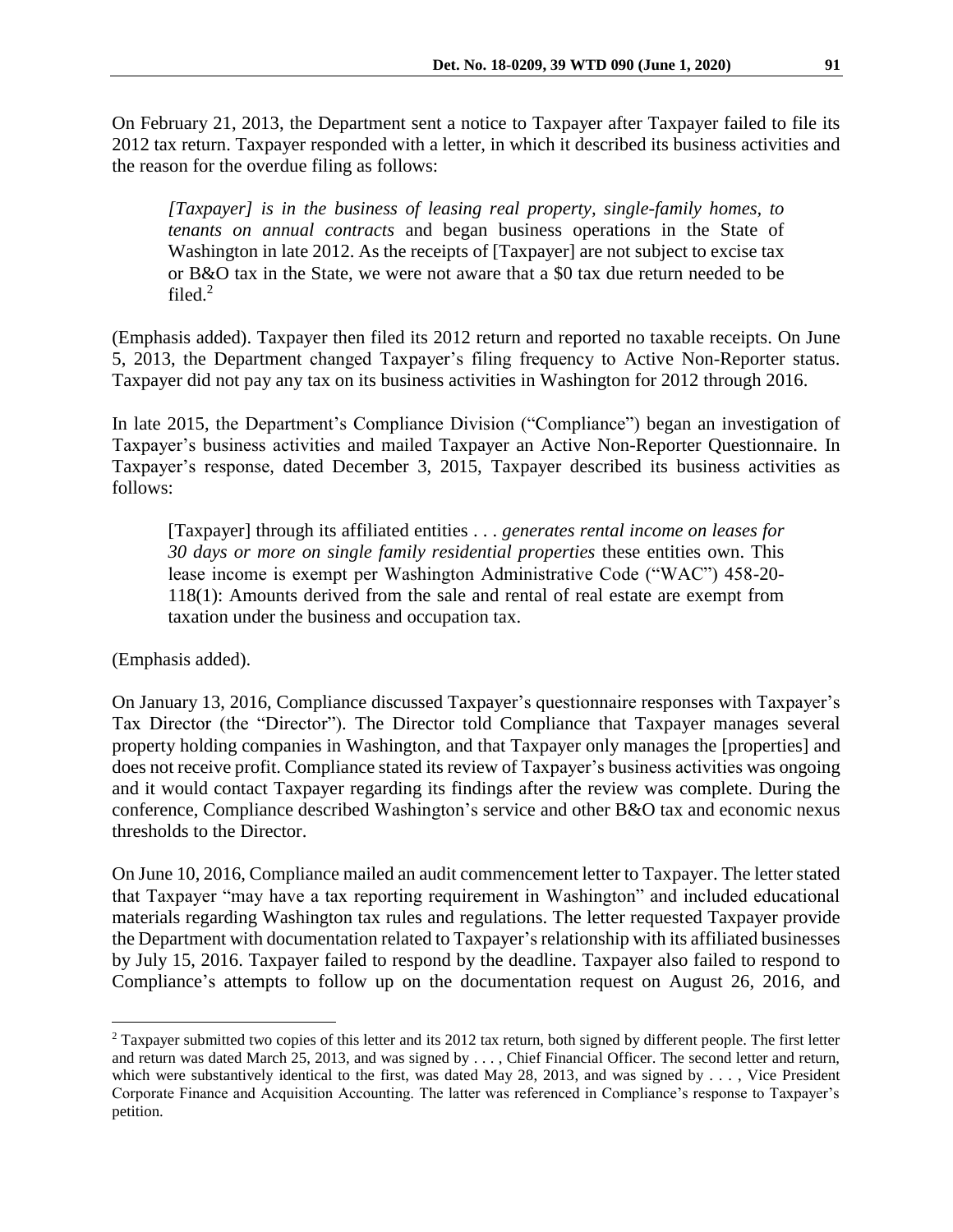February 9, 2017. Then, on March 8, 2017, Compliance received a call from an individual representing Taxpayer in the ongoing audit ("Representative"). Representative requested an additional two weeks to gather the requested documents. Compliance granted the request.

Representative responded to Compliance's audit commencement letter on March 23, 2017. Along with the requested documents, Representative provided the following description of Taxpayer's business activities:

[Taxpayer] has *agreements to manage residential real estate* owned by six entities located in Washington and other states. The *property management services* include leasing, rent collection, property maintenance, and operations. [Taxpayer] receives expense reimbursements for its *property management services. . . .*

(Emphasis added). After discussing the matter with Representative again on May 2, 2017, Compliance notified Taxpayer on May 4, 2017, that Taxpayer had been removed from nonreporting status and was now required to submit monthly returns because Taxpayer provides property management services and does not rent real estate. Compliance determined that Taxpayer met the economic nexus threshold for all periods and that Taxpayer's activities were subject to B&O tax.

On July 21, 2017, Compliance issued a \$ . . . assessment against Taxpayer for the period of January 1, 2013, to December 31, 2016. This assessment is comprised of \$ . . . in service and other activities B&O taxes,  $\$\dots$  in interest, a  $\$\dots$  delinguency penalty, and a  $\$\dots$  assessment penalty.

Taxpayer timely filed a petition for review on August 21, 2017. Taxpayer does not dispute the assessment of tax but requests a waiver of penalties because its failure to pay the taxes due was based on a good faith belief that it did not owe taxes. Taxpayer also argues that the Department should have notified Taxpayer of the error when it was discovered and the Department failed to respond to Taxpayer's request for clarification on its filing requirements. Finally, Taxpayer argues that, at the least, it should receive a partial waiver of the penalties because the Department took too long in issuing the assessment. Taxpayer has paid the assessment in full.

### ANALYSIS

### *Penalties*

 $\overline{a}$ 

Washington law places the responsibility for knowing tax reporting obligations squarely on the taxpayer. RCW 82.32A.030(2). Taxpayers must also ensure that they pay taxes on time and that the information entered on their tax returns is accurate. RCW 82.32A.030(4), (5). In general, taxpayers subject to the B&O tax must submit payment "within twenty-five days after the end of the month in which" the activity subject to B&O tax occurs. RCW 82.32.045.<sup>3</sup>

Washington law penalizes taxpayers that fail to timely remit taxes. RCW 82.32.090(1) imposes the delinquency penalty and states that "if payment of any tax due on a return to be filed by a

<sup>&</sup>lt;sup>3</sup> The Department may permit a taxpayer to remit excise tax returns for periods that exceed a month so long as the period assigned does not exceed one year. RCW 82.32.045(2).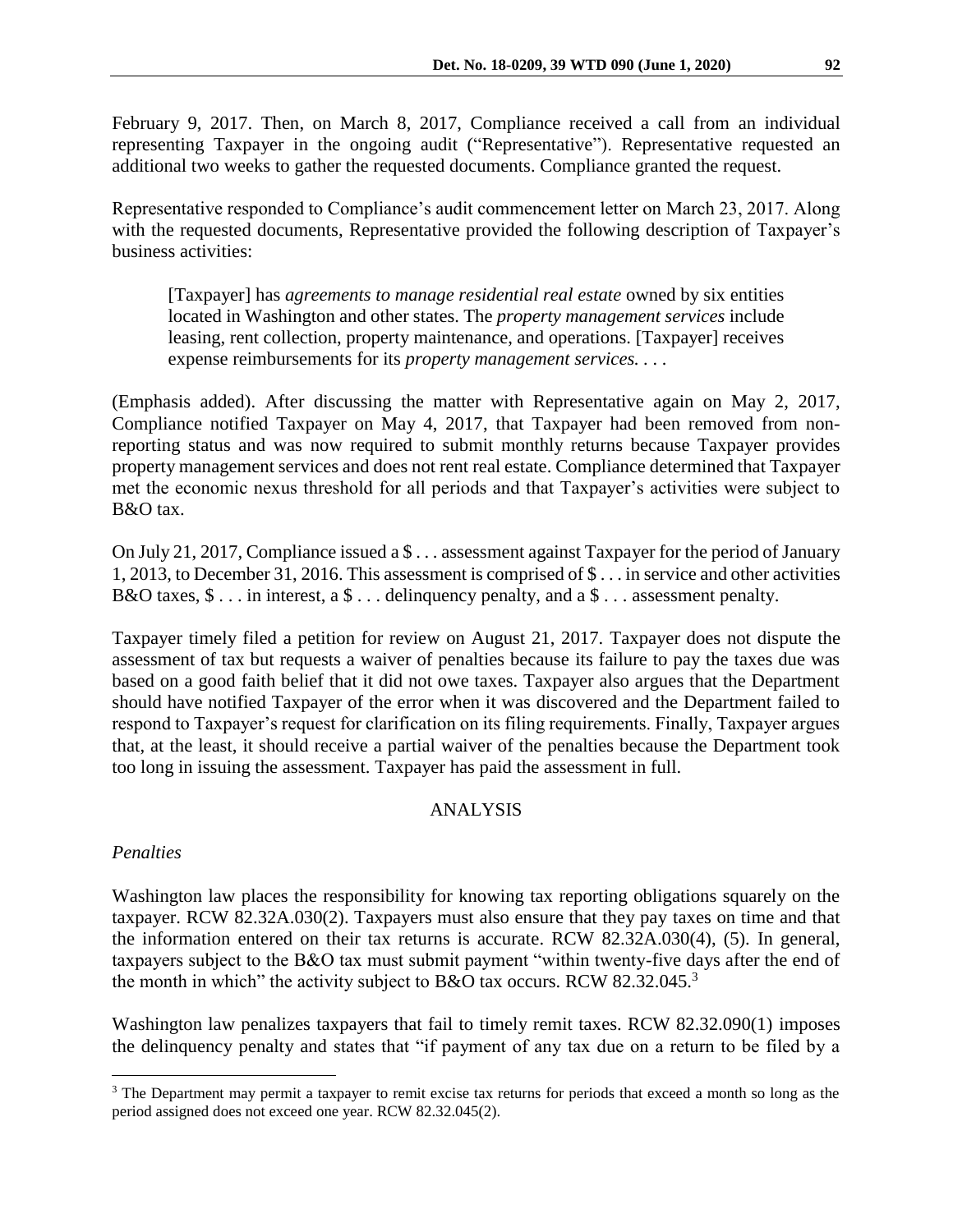taxpayer . . . is not received on or before the last day of the second month following the due date, there is assessed a total penalty of twenty-nine percent of the amount of the tax under this subsection." The assessment of delinquency penalties is mandatory when the conditions for imposing them are met. RCW 82.32.090; Det. No. 01-193, 21 WTD 264 (2002); Det. No. 99-279, 20 WTD 149 (2001).

RCW 82.32.090(2) provides for an assessment penalty where a taxpayer substantially underpays its tax for the relevant time period. RCW 82.32.090(2) states that "[i]f the department . . . determines that any tax has been substantially underpaid, there is assessed a penalty of five percent of the amount of the tax determined by the department to be due." A tax is considered "substantially underpaid" when a taxpayer has paid less than 80% of the tax due and the amount of the underpayment is at least \$1,000. RCW 82.32.090(2).

Here, as of the issue date of the assessment (July 21, 2017), Taxpayer had paid no tax during the audit period and Compliance determined that \$ . . . in tax was due. The issue date was well beyond the "last day of the second month following the due date" for all periods covered by the audit (the latest due date for the audit period was for the December 2016 return, due January 25, 2017), and Compliance properly assessed the 29% delinquency penalty. Furthermore, because the amount Taxpayer initially paid  $(\$ \dots)$  was less than 80% of the tax due and the underpayment was more than \$1,000, the assessment penalty was also properly assessed.

# *Penalty Waiver*

The Legislature has granted the Department limited authority to waive or cancel penalties through RCW 82.32.105. That statute requires the Department to waive penalties when it finds that "circumstances beyond the control" of the taxpayer caused its failure to timely pay the tax properly due. RCW 82.32.105(1).<sup>4</sup> "Circumstances beyond the control of the taxpayer" is defined in WAC 458-20-228(9) ("Rule 228"), which states:

The circumstances beyond the control of the taxpayer must actually cause the late payment. Circumstances beyond the control of the taxpayer are generally those which are immediate, unexpected, or in the nature of an emergency. Such circumstances result in the taxpayer not having reasonable time or opportunity to obtain an extension of the due date or otherwise timely file and pay.

Rule 228(9).

 $\overline{a}$ 

Rule 228 provides examples of circumstances that are considered beyond a taxpayer's control sufficient to cancel penalties. The examples include receiving erroneous written information from the Department, an act of fraud or conversion by the taxpayer's employee or contract helper which the taxpayer could not immediately detect or prevent, emergency circumstances around the time of the due date, such as the death or serious illness of the taxpayer or a family member or

<sup>&</sup>lt;sup>4</sup> In the case of a delinquent penalty, the Department may also waive this penalty if the taxpayer has a good filing and payment history. RCW 82.32.105(2). Here, Taxpayer did not have the requisite on-time reporting history necessary to qualify for such a waiver.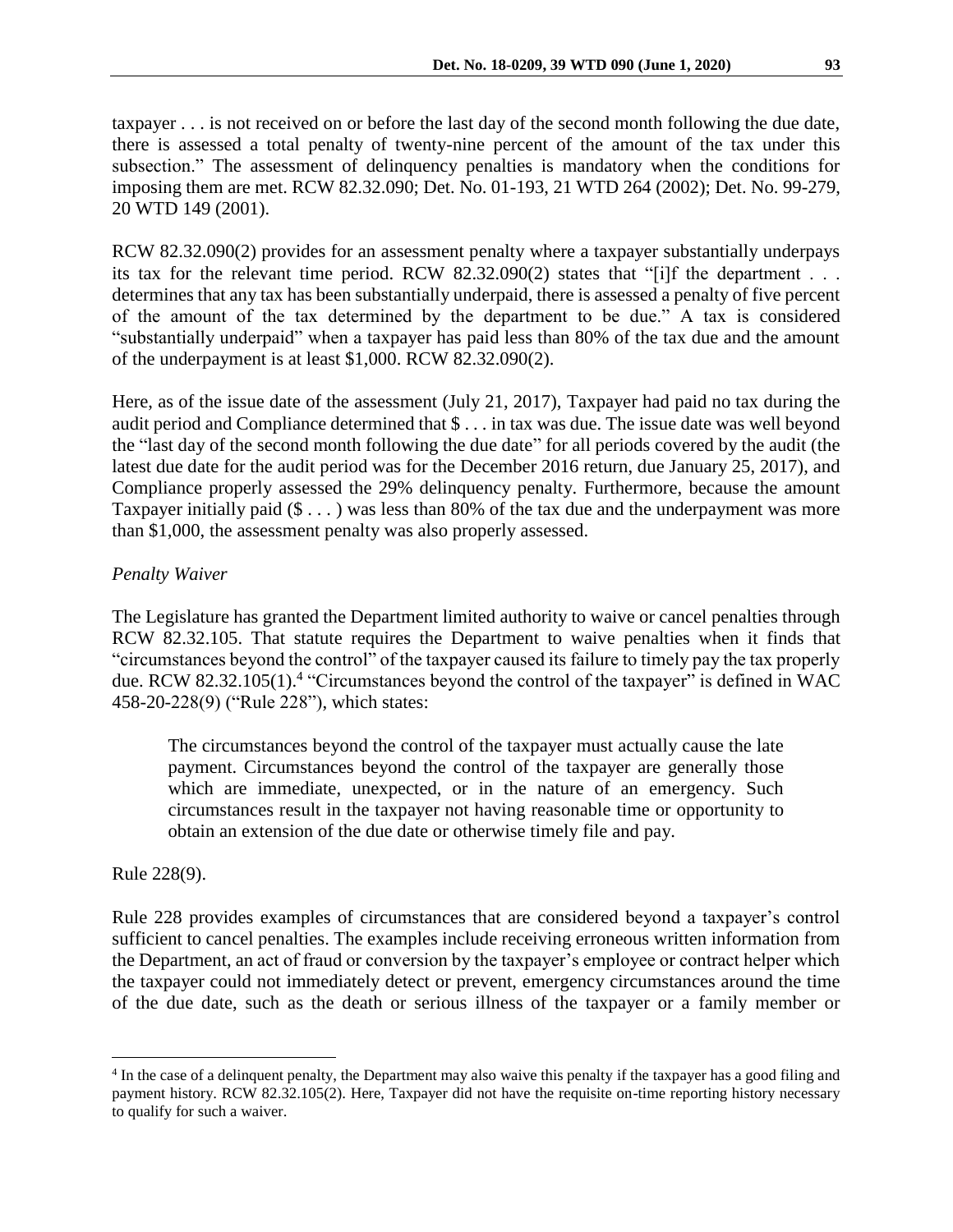Rule 228 also lists examples of situations that are generally considered *not* beyond the taxpayer's control, which include a "misunderstanding or lack of knowledge of a tax liability." Rule 228(9)(a)(iii)(B). The Department has long held that tax, interest, and penalties cannot be waived based on a taxpayer's good faith belief that it was reporting correctly. *See*, e.g., Det. No. 01-165, 22 WTD 5 (2003) (holding the Department cannot waive tax, penalties, and/or interest on the basis of good faith); Det. No. 01-047, 21 WTD 189 (2002) ("The Department has no authority to waive a tax deficiency based on a taxpayer's good-faith belief it was reporting and paying correctly").

Here, Taxpayer argues its decision to report its income as tax-exempt was based on a "good faith" belief that its income was tax-exempt. Washington law is clear that such a mistake, even if made in "good faith," is not a basis for a penalty waiver. It was Taxpayer's responsibility to determine what its tax responsibilities were before the tax was due. RCW 82.32A.030(2). Therefore, even if Taxpayer truly believed it was reporting accurately, its "good faith" mistake alone is not enough to warrant a penalty waiver.

Taxpayer also argues that the Department's failure to notify Taxpayer that Taxpayer was misclassifying its business activities caused Taxpayer's failure to pay and constitutes a circumstance beyond Taxpayer's control. This argument is unpersuasive because it is based on the notion that it is the Department's duty to ensure a taxpayer's filing information is correct. No such duty exists. RCW 82.32A.030 places that responsibility on the taxpayer and the burden does not shift to the Department at any point. Furthermore, the Department's actions did not *cause* the late payment. It was Taxpayer's decision to report its activities as tax-exempt and not remit taxes and those actions were at all times within Taxpayer's control.

Even if the Department had a duty to ensure Taxpayer was filing correctly, it could not have done so here because Taxpayer provided an inaccurate description of its business activities. In its May 28, 2013 letter to the Department, Taxpayer described its business activities as leasing real property. Taxpayer described its activities similarly in response to the questionnaire the Department sent out in November 2015. It was not until March 23, 2017, that Taxpayer provided a more accurate description of its activities. The Department could not have known that Taxpayer was incorrectly reporting its activities if the description of those activities was itself inaccurate.

Taxpayer's petition also suggests that it reached out to the Department for guidance on its reporting requirements, though there is no record it ever did so. While it is true that relying on erroneous, specific written information from the Department is a basis for a penalty waiver, Taxpayer did not provide any evidence of written information from the Department that could have formed the basis for Taxpayer's decision not to remit taxes.

Finally, Taxpayer argues that even if it does not qualify for a full penalty waiver, it should receive partial relief from the penalties associated with the later portion of the audit period because the Department took too long issuing a final determination on Taxpayer's liabilities. Taxpayer suggests that, had the Department determined Taxpayer was misfiling sooner, Taxpayer could have avoided at least some of the penalties. This argument is also unpersuasive. Taxpayer directly